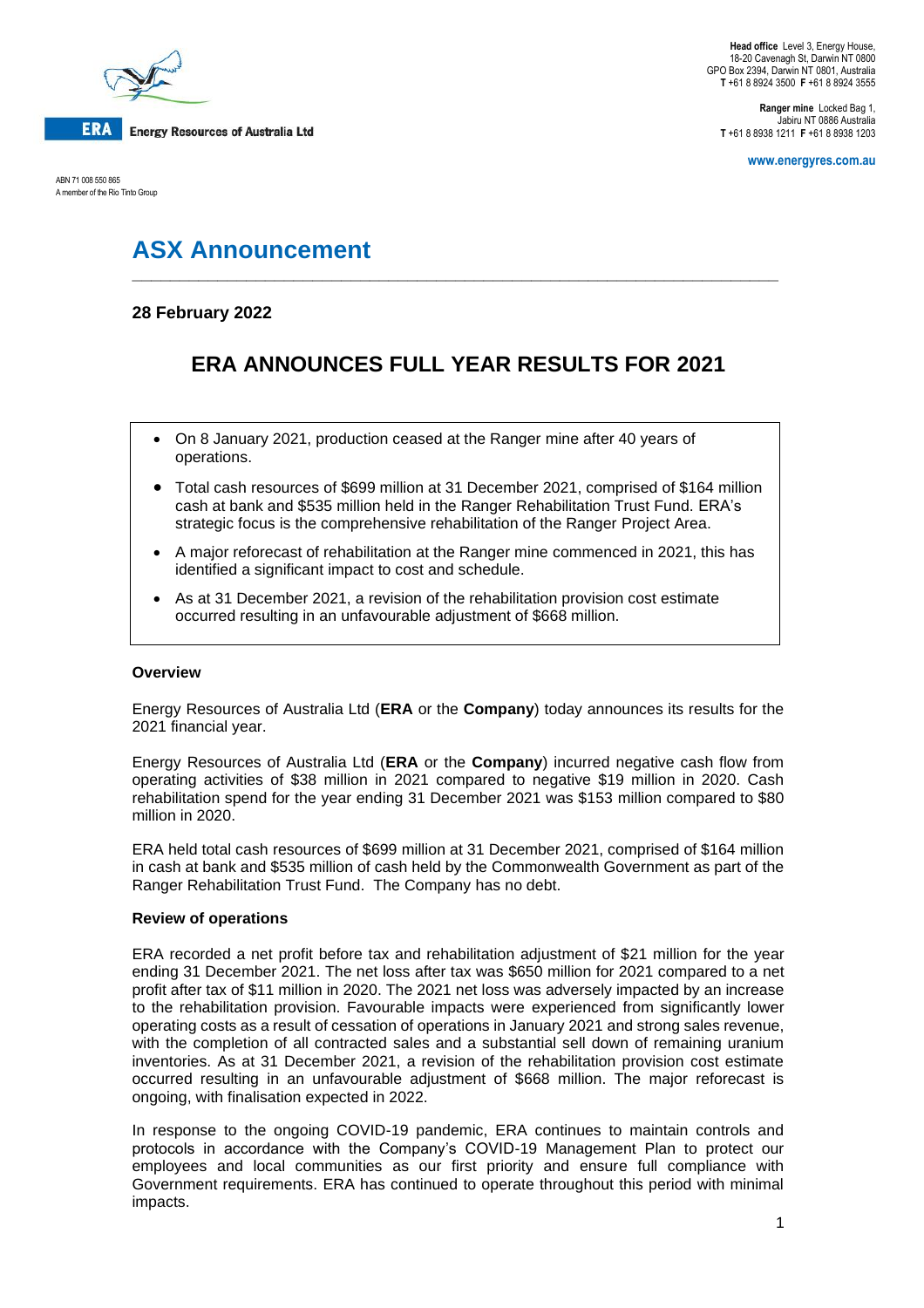

A total of 34 tonnes of Uranium oxide was produced for the year ended 31 December 2021. Production at the Ranger Mine ceased, in accordance with the Ranger Authority on 8 January 2021. This concluded processing activity on the Ranger Project Area after 40 years of operations, during which time more than \$540 million of Royalty payments have been made to governments and Indigenous interests.

Revenue from the sale of uranium oxide was \$190 million for the year ending 31 December 2021 (2020: \$242 million). Revenue was heavily exposed to the spot market, with higher spot prices providing a favourable impact. ERA continues to maximise the value from uranium holdings through opportunistic spot sales.

Sales volume for 2021 was 1,302 tonnes compared with 1,721 tonnes for 2020. In 2021, ERA completed sales of 680 tonnes of uranium oxide into the spot market and completed contract sales of 622 tonnes. The balance of inventories will likely be sold into the spot market in 2022.

The average realised sales price for 2021 was US\$47.17 per pound compared to US\$42.60 per pound in 2020. The average realised price was favourably impacted by increased sales into a stronger second half spot market.

With uranium oxide sales denominated in US dollars, the strengthening of the Australian dollar had an adverse impact on ERA's financial results. The average exchange rate, inclusive of foreign exchange hedges, was 71 US cents, compared with 67 US cents for 2020.

In 2020, ERA sought to maximise exposure to the favourable movement in the Australian dollar whereby ERA entered into a number of forward foreign exchange contracts for USD denominated sales. These forward exchange contracts completed in early 2021 at an average exchange rate of 65 cents, resulting in a benefit of \$9.6 million.

Cash costs for 2021 were substantially lower than the corresponding period in 2020. This was mainly driven by the cessation of processing operations in January 2021 and the move to full scale rehabilitation. Operating costs are now purely those of a corporate or sales nature.

Interest income for 2021 was \$1.9 million, compared to \$5.6 million for 2020. The weighted average interest rate received on term deposit for the period was 0.3 per cent (2020: 0.8%).

#### **Cessation of production on the Ranger Project Area**

Production at the Ranger Mine ceased, in accordance with the Ranger Authority on 8 January 2021. This concluded processing activities on the Ranger Project Area after 40 years of operation, totalling greater than 132,000 tonnes of drummed uranium and during which time more than \$540 million of royalty payments have been made to governments and Indigenous interests.

In 2018, the Company initiated the "My Future Plan" employee support program to prepare mining and processing employees for "life after ERA". The program provides participants with opportunities to expand their skills and capabilities following the cessation of production at Ranger. The program also provides support to employees seeking to be redeployed within the broader Rio Tinto group and to those who may wish to explore other opportunities or retire. The Company has supported the preparation of career plans for approximately 95 per cent of the workforce. Following cessation of production in January 2021, ERA successfully redeployed a number of employees into other Rio Tinto business units with the remainder of employees not required to execute the rehabilitation phase progressing the plans made through the "My Future Plan" program.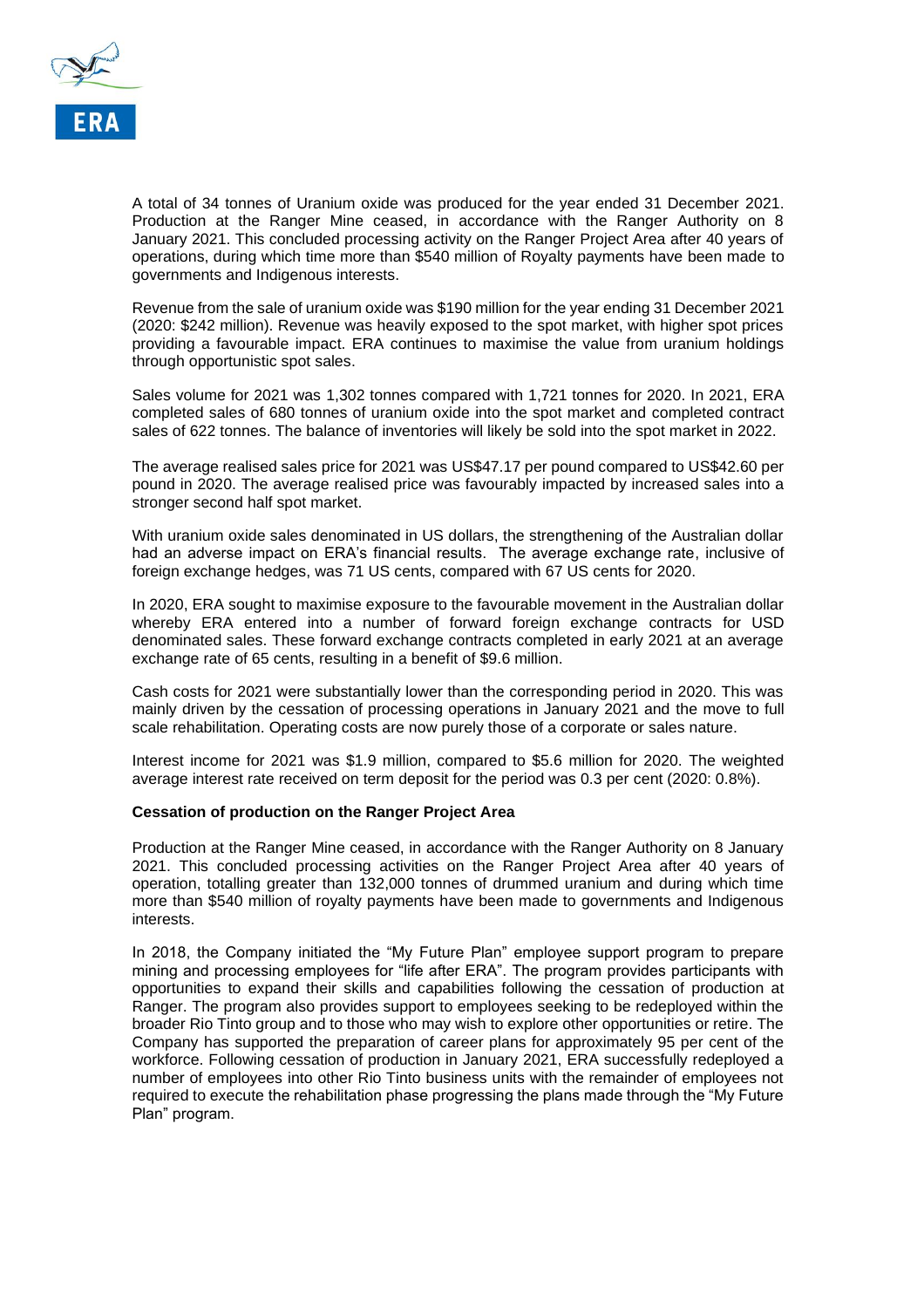

#### **Rehabilitation**

At 31 December 2021, the ERA rehabilitation provision is \$1,251 million<sup>1</sup>.

During the second half of 2021 ERA commenced a major reforecast of both cost and schedule in relation to the calculation of the rehabilitation provision and timing for completion for the Ranger Project Area. To assist with that reforecast, Bechtel was engaged to perform an independent review and gap analysis of ERA's forecast cost and schedule data. The preliminary findings by ERA from its reforecast exercise indicates that:

- (i) the revised total cost of completing the Ranger Project Area rehabilitation, including incurred spend from 1 January 2019, is forecast to be approximately between \$1.6 billion and \$2.2 billion. The previously announced closure estimate, which was based on the Ranger Project Area closure Feasibility Study finalised in 2019 ("Feasibility Study"), was \$973 million2; and
- (ii) the revised date for completing the Ranger Project Area rehabilitation is forecast to be between Quarter 4, 2027 and Quarter 4, 2028.

ERA notes that the above revised estimates, as to both cost and schedule, are based on the Ranger rehabilitation project being completed in accordance with the methodology set out in the current Mine Closure Plan.

Work has commenced on the assessment of further options for the completion of the rehabilitation project, including a proposed revision to the methodology for capping Pit 3 to more traditional methods that could be subject to lower execution risk than ERA's current approved Mine Closure Plan. Any change to the execution methodology for the rehabilitation project is likely to necessitate further revision to the forecast cost and schedule for completing the project. Based on work performed to date, an increase to the rehabilitation provision of \$668 million has been made.

On 15 February 2021 a significant milestone was achieved with the completion of the bulk dredging works at the Tailings Storage Facility (TSF). Following this, progressed floor and wall cleaning activities were subsequently completed in December 2021. This is a significant milestone for the closure project. Final stakeholder notification and approvals to use the TSF as a Water Storage Facility are expected to be completed in early 2022.

In addition, the first phase of revegetation planting at Pit 1 was completed. The final planting for Pit 1 is planned to be completed in early 2022. All seeds have been propagated in the nursery ready for planting.

The Pit 3 early works wicking contract has now been awarded. The wicking and capping of Pit 3 are critical path activities to be completed prior to the commencement of Pit 3 bulk backfill.

Following the successful granting of land and execution of the Section 19A township lease for Jabiru to the Mirarr Traditional Owners in June 2021, ERA's Jabiru housing refurbishment program continues to progress. ERA is progressively working with Jabiru Kabolkmakmen Ltd (JKL) for the transfer of properties to enable tenanting by third parties, the first tranche of which occurred in the December quarter. Rectifications will continue in 2022.

<sup>&</sup>lt;sup>ı</sup> 31 December 2021 provision discounted at 1.5% per cent and presented in real terms (\$1,314 million undiscounted in real terms). This equates to an<br>estimated \$1379 million in undiscounted nominal terms.<br><sup>2</sup> Based on 31

with Australian Accounting Standards and including an allowance of \$1 million in relation to the estimated cost of Jabiluka Mineral lease rehabilitation expense).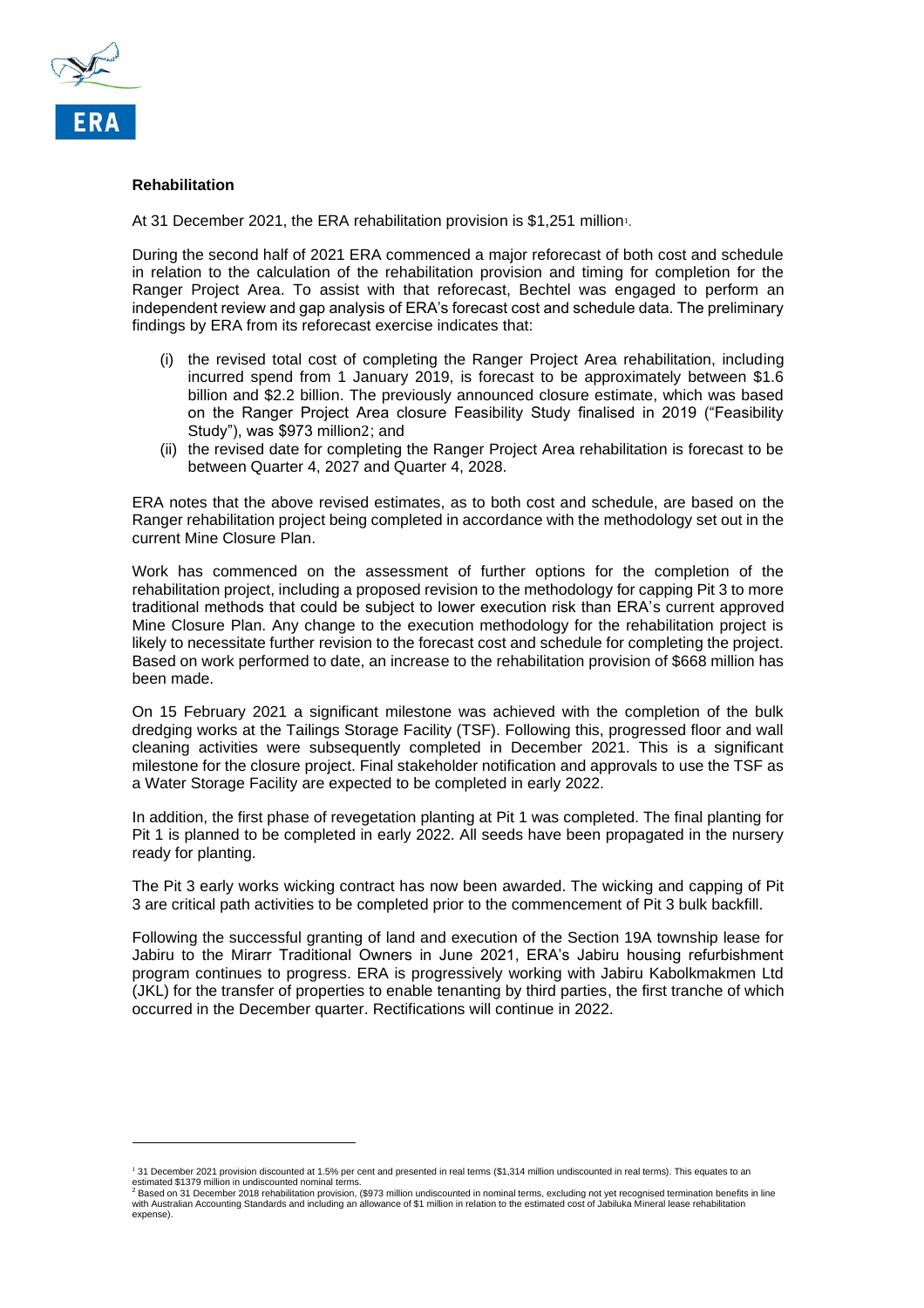

#### **Funding**

As a result of the increase in rehabilitation provision, ERA has commenced an assessment of potential funding options. An inability to obtain sufficient funding would have a material impact on ERA's business, financial performance and assessment as a going concern. Rio Tinto has reiterated its commitment to ensuring the rehabilitation of the Ranger Project Area is successfully achieved to a standard that will establish an environment similar to the adjacent Kakadu National Park. ERA is commencing discussions with major shareholders about a funding solution.

#### **Ranger 3 Deeps**

Given the current Ranger Authority requirement for cessation of processing on 8 January 2021 and the uranium market environment, the Ranger 3 Deeps project faces material barriers to development. Due to ongoing constrained market conditions the project remains uneconomic. Consequently, in August 2021 ERA completed backfill works on the Ranger 3 Deeps decline.

At present, no work is being conducted on further development options for the Ranger 3 Deeps deposit.

#### **Outlook**

The strategic priority of ERA is the rehabilitation of the Ranger Project Area, which ERA believes will demonstrate ERA's commitment of long-term sustainable operations in the region, create a sustainable, positive legacy and underpin potential future growth opportunities.

Consequently, ERA's near-term strategic priorities include:

- Secure a suitable funding option to meet future rehabilitation obligations;
- Complete rehabilitation of the Ranger Project Area;
- Maximise the generation of cash flow from the remaining inventories of drummed uranium oxide; and
- Preserve optionality over the company's undeveloped resources.

A key constraint for ERA is the Atomic Energy Act 1953 which currently requires completion of rehabilitation activities by January 2026. ERA has been engaging with Government and key stakeholders to amend the Atomic Energy Act 1953 and extend the expiry date of ERA's tenure on the Ranger Project Area.

#### **Dividends**

ERA has decided not to declare a final dividend for the 2021 financial year. No final dividend was paid in respect to the 2020 financial year.

#### **Exploration**

There was no exploration expenditure for the year ended 2021.

#### **This announcement is approved by ERA's Disclosure Committee**.